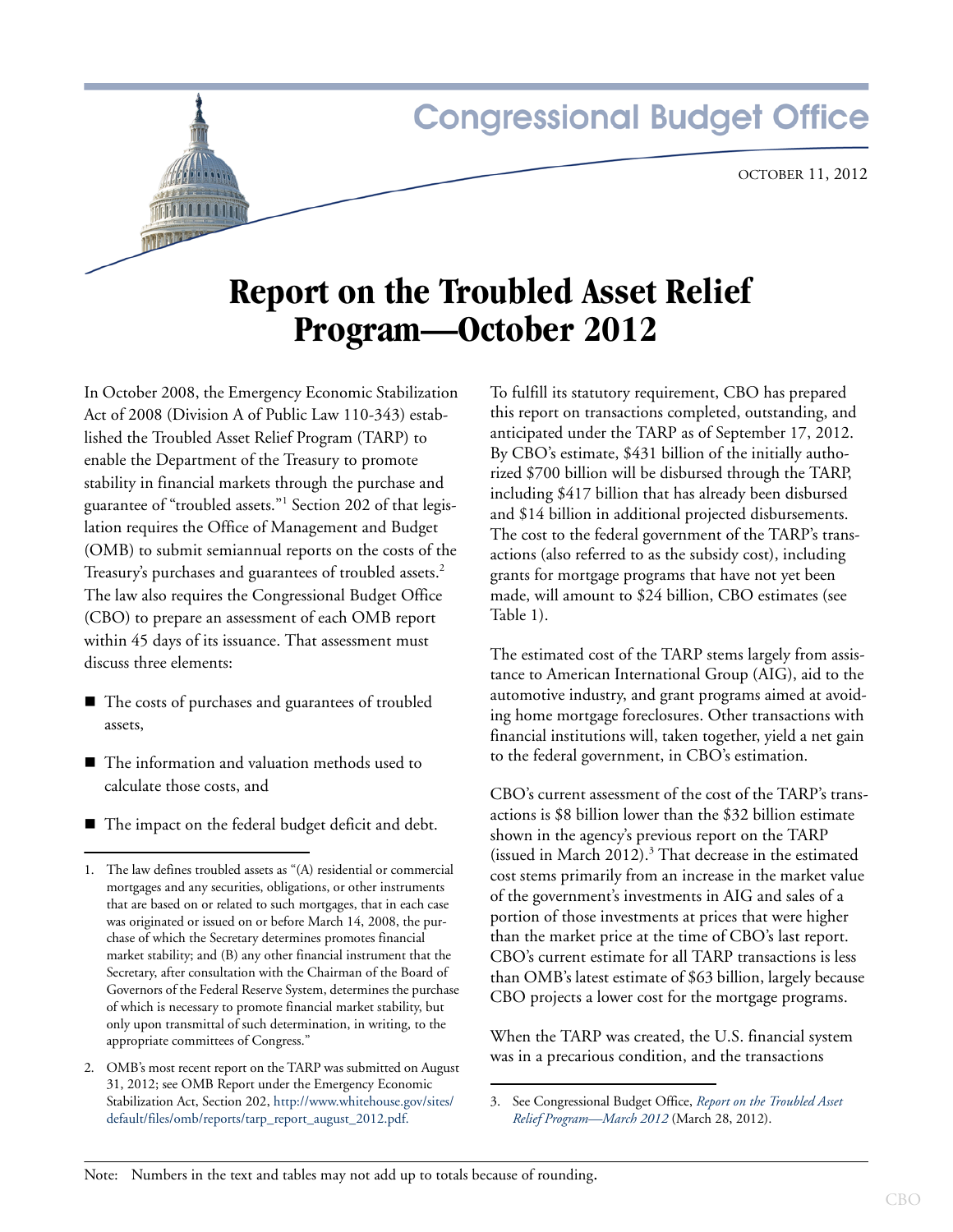#### <span id="page-1-0"></span>**Table 1.**

# **Activities of the Troubled Asset Relief Program**

|                                      | <b>Billions of Dollars</b> |
|--------------------------------------|----------------------------|
| Amount of Principal <sup>a</sup>     |                            |
| Repaid                               | 325                        |
| Written off <sup>b</sup>             | 27                         |
| Outstanding                          | 65                         |
| Subtotal                             | 417                        |
| Additional Disbursements Anticipated | 14                         |
| Total <sup>c</sup>                   | 431                        |
| Memorandum:                          |                            |
| Estimated Subsidy Cost <sup>d</sup>  | 24                         |

Sources: Congressional Budget Office; Department of the Treasury. Note: Transactions are as of September 17, 2012.

- a. Other funds were made available through asset guarantee programs, but no disbursements were made from those funds.
- b. Includes realized losses on sales of common stock. For mortgage programs, the amount represents disbursements to loan servicers.
- c. Authority for the Troubled Asset Relief Program was originally set at a maximum of \$700 billion; however, that total was reduced to \$475 billion in the Dodd-Frank Wall Street Reform and Consumer Protection Act (Public Law 111-203).
- d. The subsidy cost is estimated using procedures similar to those specified in the Federal Credit Reform Act of 1990, but with an adjustment for market risk as directed by the Emergency Economic Stabilization Act (Division A of Public Law 110-343).

envisioned and ultimately undertaken engendered substantial financial risk for the federal government. Nevertheless, the net costs directly associated with the TARP, when taken in isolation, have been near the low end of the range of possible outcomes anticipated when the program was launched—in part because funds invested, loaned, or granted to participating institutions through the Federal Reserve and government programs other than the TARP helped limit those costs.

## **Estimating the Costs of the TARP**

CBO values the TARP's asset purchases and guarantees using procedures similar to those specified in the Federal Credit Reform Act of 1990, but with an adjustment for market risk, as directed by the Emergency Economic Stabilization Act. The total estimated cost of the TARP reported here is a combination of prospective and realized costs. In brief, projected future cash flows are discounted to a present value using a discount rate that accounts for (a) the fact that money in hand now is worth more than the same amount received in the future and (b) the premium that a private investor would require as compensation for the risk of the transaction. The risk premium used by CBO varies depending on the riskiness of the transaction. Also, cash flows that have already occurred for instance, the Treasury's purchase of assets or its receipt of dividends or debt repayments—are converted to a present value using the rate on Treasury securities with a maturity that most closely matches the time period for which the transaction was outstanding.

To explain more thoroughly, transactions that have been completed are valued by bringing all cash flows forward to the date of analysis using the Treasury's borrowing rate for the relevant period. For investments the Treasury has written off as uncollectible, the subsidy cost is considered to be 100 percent of the unrecovered amount. Thus, CBO's estimate of the value of completed transactions equals the realized gain or loss for the government.

Transactions that are outstanding—that is, transactions that have been initiated by the Treasury but are not yet completed—are valued by converting past cash flows to present values and combining them with the current values of assets held by the Treasury. For example, the estimated net cost of shares of preferred stock held through the TARP equals what the Treasury paid to acquire the shares (brought forward to the present using the Treasury's borrowing rate) minus the current value of the shares (based on market prices, if available) and any dividend payments already received by the government (also brought forward to the present using the Treasury's borrowing rate).

The credit transactions that CBO anticipates will occur are valued by discounting future cash flows to the present. For those transactions, which consist of purchases made as part of the Public-Private Investment Program, the estimated cost equals the difference between what the Treasury is expected to pay and what the Treasury is expected to obtain in return, discounted to the date of the analysis on a risk-adjusted basis. However, the bulk of the TARP's future activity is expected to occur as grants in its mortgage programs; for those payments, the estimated cost (\$11 billion) is equal to the projected amount of the disbursements.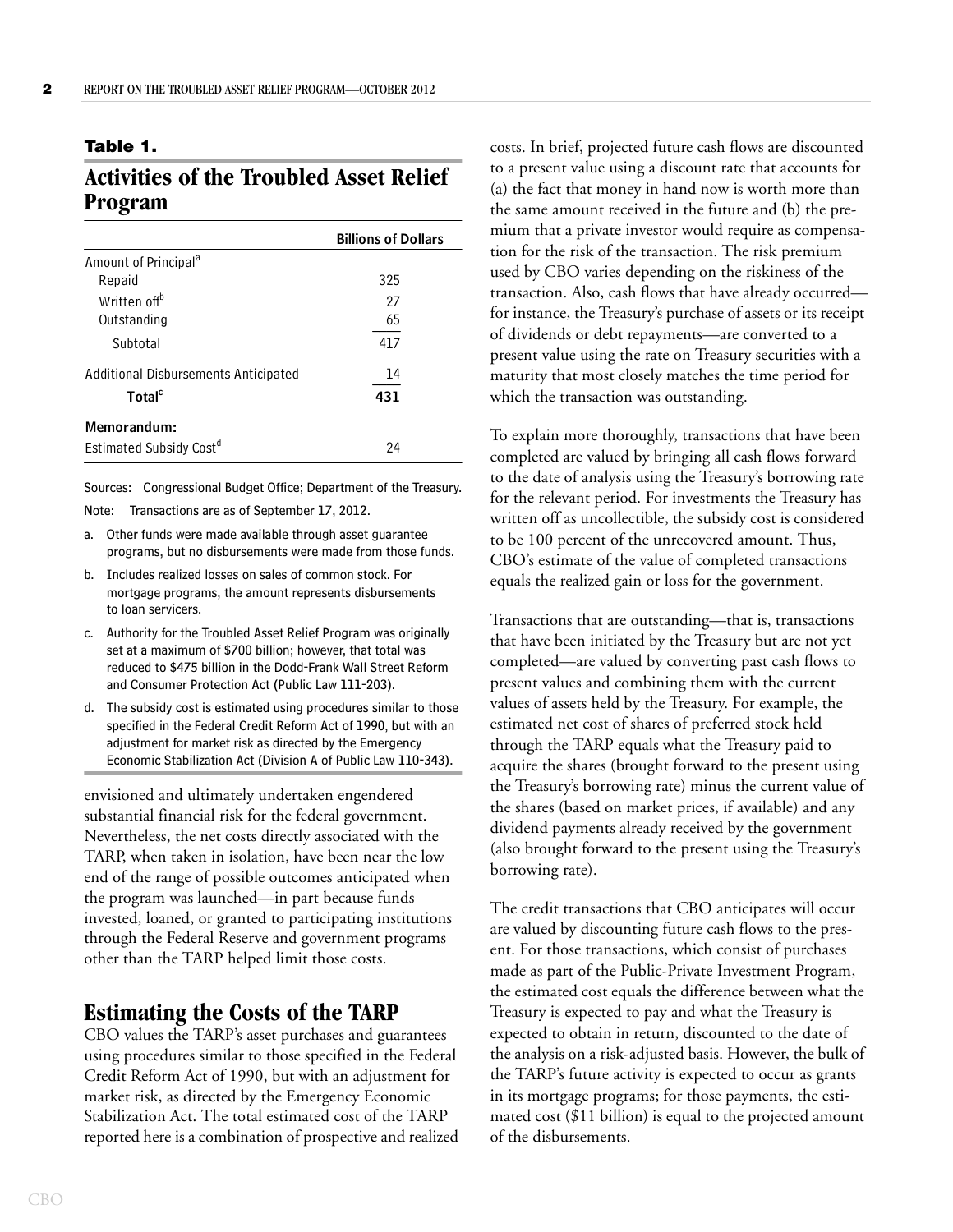### <span id="page-2-0"></span>**Table 2.**

## **Actual and Projected Cash Disbursements of the Troubled Asset Relief Program**

(Billions of dollars)

|                                                         | Principal<br><b>Results to Date for Principal Disbursed</b> |               |                          | Additional<br><b>Disbursements</b> |              |
|---------------------------------------------------------|-------------------------------------------------------------|---------------|--------------------------|------------------------------------|--------------|
|                                                         | <b>Disbursed</b>                                            | <b>Repaid</b> | Written Off <sup>a</sup> | <b>Outstanding</b>                 | Anticipated  |
| Support for Financial Institutions                      |                                                             |               |                          |                                    |              |
| Capital Purchase Program                                | 205                                                         | 192           | 3                        | 10                                 |              |
| Additional assistance to Citigroup and                  |                                                             |               |                          |                                    |              |
| Bank of America <sup>b</sup>                            | 40                                                          | 40            |                          |                                    |              |
| Community Development Capital Initiative                |                                                             | 0             |                          |                                    |              |
| Assistance to AIG                                       | 68                                                          | 49            |                          |                                    |              |
| Subtotal                                                | 313                                                         | 282           | 15                       | 17                                 | $\mathbf{0}$ |
| Assistance to the Automotive Industry                   | 80                                                          | 35            |                          | 37                                 |              |
| <b>Investment Partnerships</b>                          |                                                             |               |                          |                                    |              |
| Term Asset-Backed Securities Loan Facility <sup>c</sup> | $\star$                                                     | 0             |                          | $\star$                            |              |
| Public-Private Investment Program                       | 19                                                          | 8             |                          | 10                                 | 3            |
| SBA 7(a) Purchase Program                               | $^\star$                                                    | $^\star$      |                          |                                    | 0            |
| Subtotal                                                | 19                                                          | 9             |                          | 11                                 | 3            |
| Mortgage Programs <sup>d</sup>                          |                                                             |               |                          |                                    | 11           |
| Total                                                   | 417                                                         | 325           | 27                       | 65                                 | 14           |

Sources: Congressional Budget Office; Department of the Treasury.

Notes: Amounts shown are as of September 17, 2012.

AIG = American International Group; SBA = Small Business Administration;  $*$  = between zero and \$500 million.

- a. Includes realized losses on sales of common stock. For mortgage programs, the amount represents disbursements to loan servicers.
- b. The Treasury also agreed to provide \$5 billion to cover potential losses on Citigroup's assets; however, those losses did not occur, so no disbursements were made.
- c. The Treasury has currently committed \$4 billion to absorb losses on loans made by the Federal Reserve through the Term Asset-Backed Securities Loan Facility. Many of those loans remain outstanding, and no losses have occurred to date; however, the Treasury provided \$100 million in initial funding.
- d. Of the \$50 billion initially announced for the Home Affordable Modification Program, which includes funding for state housing finance agencies and the Federal Housing Administration, \$16 billion will eventually be disbursed, CBO estimates.

## **Transactions of the TARP**

The TARP's transactions fall into four broad categories:

- Capital purchases and other support for financial institutions,
- Financial assistance to the automotive industry,
- **Investment partnerships designed to increase liquidity** in securitization markets, and
- Mortgage programs.

### **Capital Purchases and Other Support for Financial Institutions**

To provide support for financial institutions, the federal government disbursed \$313 billion, most of which has already been repaid (see [Table 2](#page-2-0)). CBO estimates a net gain to the government of \$11 billion from those transactions—a net gain of about \$25 billion from assistance to banks and other lending institutions, mostly offset by a cost of \$14 billion for assistance to AIG (see [Table 3](#page-3-0)).

**Capital Purchase Program.** Through the TARP's Capital Purchase Program (CPP), the Treasury purchased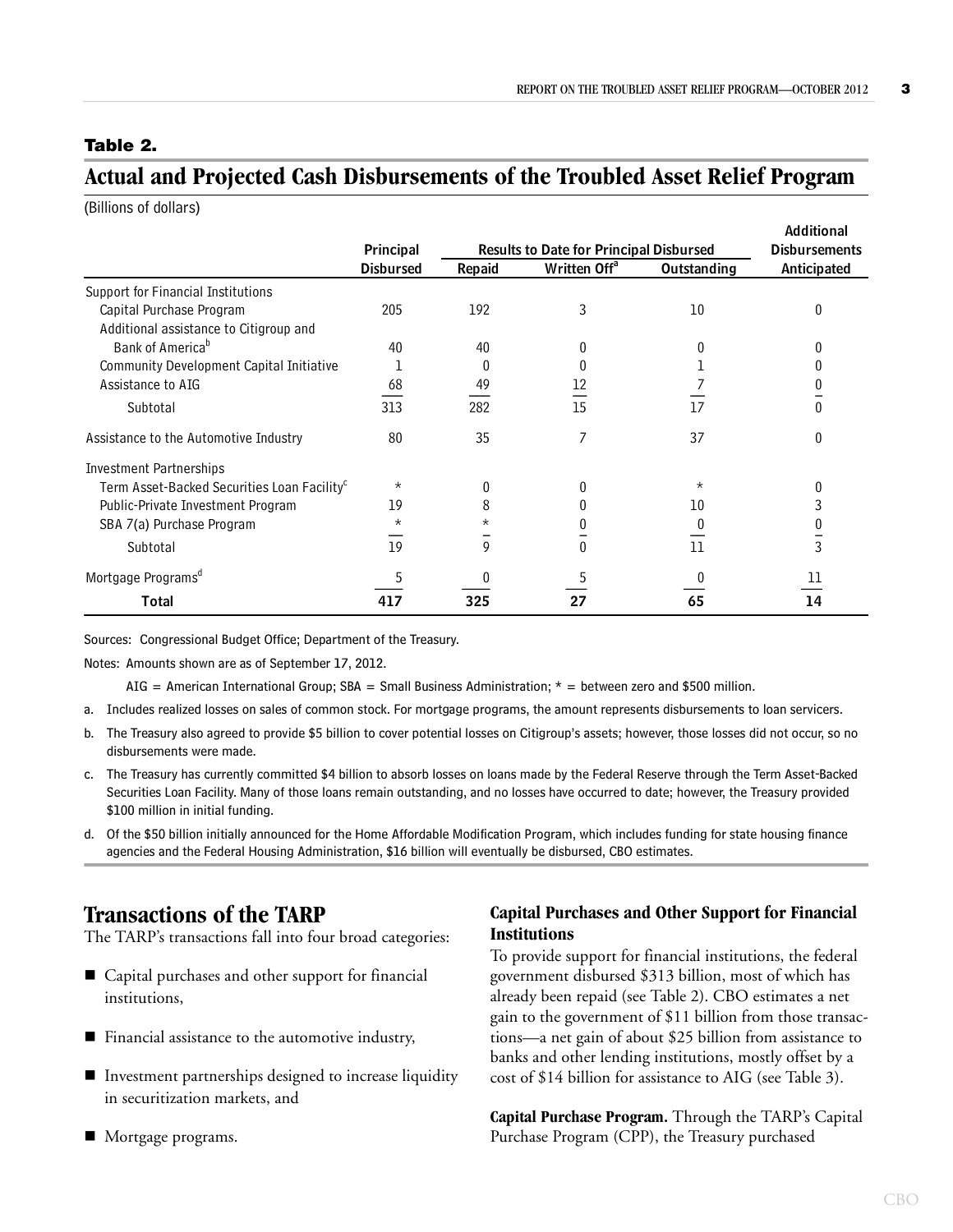#### <span id="page-3-0"></span>**Table 3.**

## **Estimated Subsidy Cost or Gain Over the Life of the Troubled Asset Relief Program**

(Billions of dollars)

|                                                        | CBO <sup>a</sup> | OMB <sup>a</sup> | <b>Difference</b> |
|--------------------------------------------------------|------------------|------------------|-------------------|
| Support for Financial Institutions                     |                  |                  |                   |
| Capital Purchase Program                               | -18              | -7               | -11               |
| Additional assistance to Citigroup and Bank of America | -8               | -7               | $\star$           |
| <b>Community Development Capital Initiative</b>        | $\star$          | $\star$          | $\star$           |
| Assistance to AIG                                      | 14               | 22               | -7                |
| Subtotal                                               | $-11$            |                  | $-18$             |
| Assistance to the Automotive Industry                  | 20               | 25               | $-5$              |
| <b>Investment Partnerships</b>                         |                  |                  |                   |
| Term Asset-Backed Securities Loan Facility             | $^{\star}$       | $^\star$         | $^\star$          |
| Public-Private Investment Program                      | -1               | -3               | 2                 |
| SBA 7(a) Purchase Program                              | $\star$          | $\star$          | $\star$           |
| Subtotal                                               | $-1$             | $-3$             | $\overline{2}$    |
| Mortgage Programs                                      | 16               | 46               | $-30$             |
| OMB Subsidy Adjustment <sup>b</sup>                    | n.a.             | -12              |                   |
| Total                                                  | 24               | 63               | $-39$             |

Sources: Congressional Budget Office; Office of Management and Budget.

Notes: CBO's estimates are based on data as of September 17, 2012; OMB's are based on data as of May 31, 2012.

AIG = American International Group; SBA = Small Business Administration;  $*$  = between -\$500 million and \$500 million; n.a. = not applicable.

- a. Negative numbers indicate a net gain for the government; positive numbers, a net cost.
- b. In its estimate of the costs of the TARP, OMB reports certain adjustments to its original calculations of the program's subsidy cost in a separate category; CBO allocates such adjustments to the individual components of the TARP.

\$205 billion in shares of preferred stock from 707 financial institutions.<sup>4</sup> As of September 17, 2012, \$192 billion (or 94 percent) of that preferred stock had been repurchased, mostly by the issuing institutions.<sup>5</sup> CBO estimates a net gain to the government of \$18 billion from the CPP.

Preferred stock purchased through the CPP carries a promised dividend equal to 5 percent of the government's investment for the first five years and 9 percent thereafter. The shares of preferred stock are accompanied by warrants that allow the government to purchase common stock equal in cost to 15 percent of the amount invested in preferred stock; the warrants specify that the price at which the government may purchase shares is the average price of the institution's common stock over the 20 trading days preceding the date of the government's investment.<sup>6</sup> Financial institutions that are not publicly owned provided the government with additional shares of preferred stock instead of warrants. Under the terms of

<sup>4. &</sup>quot;Preferred stock" refers to shares of equity that provide a specific dividend to be paid before any dividends are paid to those who hold common stock and that take precedence over common stock in the event of a liquidation.

<sup>5.</sup> Some of the risk associated with those investments was transferred from the TARP to the Small Business Lending Fund (SBLF), which was created by the Small Business Jobs Act of 2010 (P.L. 111-240). More than 130 institutions participating in the TARP repurchased a total of \$2.2 billion of preferred stock from the Treasury using funding from the SBLF.

<sup>6.</sup> A "warrant" gives the holder the option, but not the obligation, to purchase stock at a fixed price.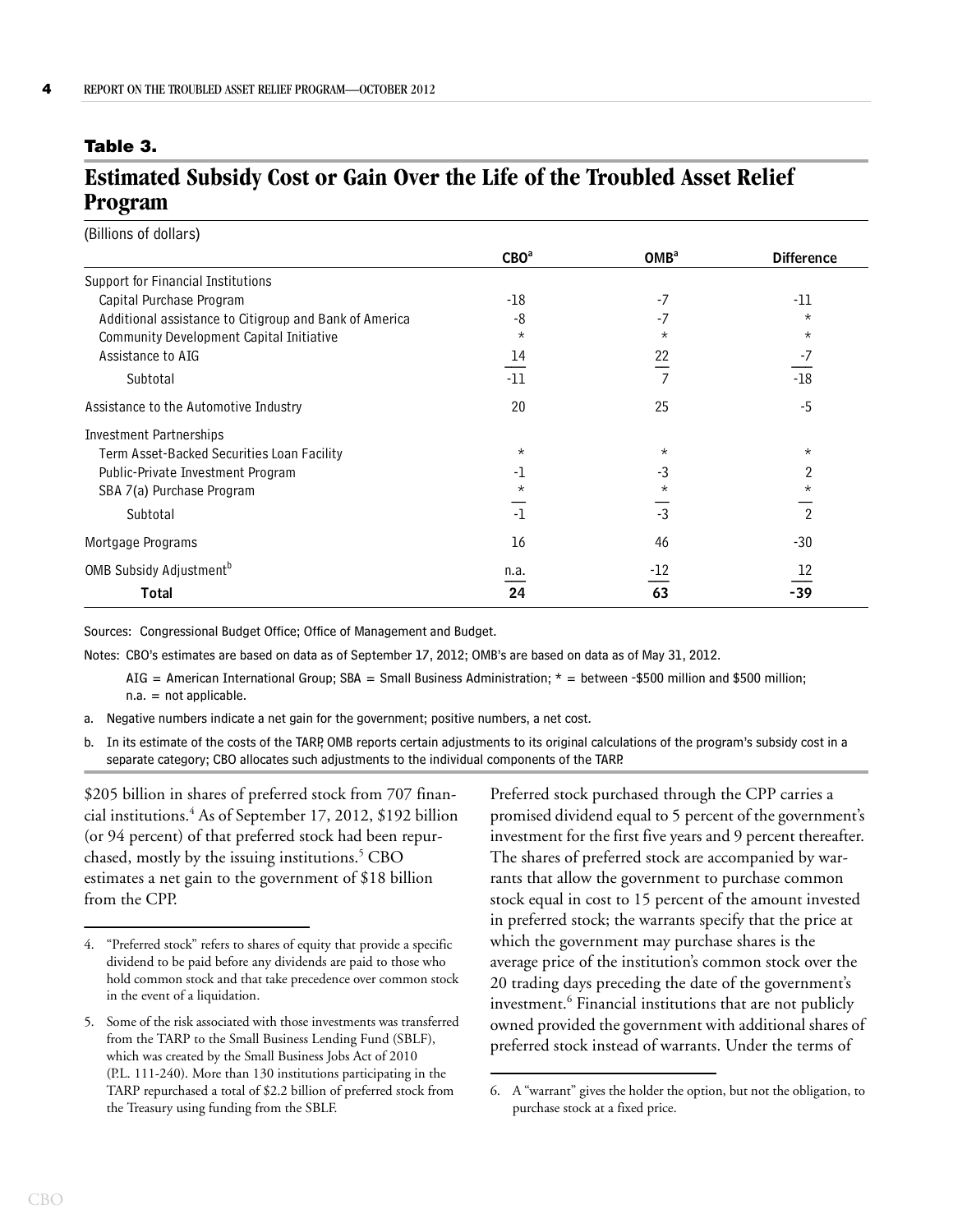the CPP, participating financial institutions are subject to restrictions on the compensation they provide to their executives, the dividends they pay to their shareholders, and the amount of common stock they repurchase.

The net gain of \$18 billion estimated for the CPP comprises the following:

- Gains of \$22 billion from transactions with banks that have fully repaid the Treasury's investment. That amount includes a net gain to the government of roughly \$7 billion realized from the sale of common shares of Citigroup; those shares had been acquired in exchange for \$25 billion of preferred stock that the Treasury had purchased through the CPP.
- Unrecoverable losses of \$3 billion from institutions that declared bankruptcy, were taken over by the Federal Deposit Insurance Corporation, or were authorized by the Treasury to renegotiate the terms of the investment.
- A subsidy cost of \$1 billion for the program's outstanding investments, including dividends paid and the present value of preferred shares and warrants still held by the Treasury.

**Additional Assistance to Citigroup and Bank of America.** In addition to receiving funds from the CPP, two financial institutions—Citigroup and Bank of America also received supplementary support through the Treasury's Targeted Investment Program (TIP). All of that supplementary support has since been repaid or terminated, resulting in a net gain to the federal government of \$8 billion.

Citigroup and Bank of America each received \$20 billion in capital through the TIP. In addition, the Treasury agreed to absorb up to \$5 billion in potential losses on a \$301 billion pool of Citigroup's assets and announced plans to guarantee a pool of Bank of America's assets.

On December 23, 2009, Citigroup repaid the \$20 billion in financing it received through the TIP and canceled the loss-sharing agreement. In exchange for accepting early termination of that agreement, the Treasury retained more than \$2 billion of Citigroup preferred stock, which it sold on September 30, 2010.<sup>7</sup> Bank of America also

repaid the \$20 billion in financing it received through the TIP; the Treasury never implemented its plan to guarantee a pool of Bank of America's assets.<sup>8</sup>

**Community Development Capital Initiative.** The Community Development Capital Initiative (CDCI) has a structure similar to that of the CPP, but it invested in "community development financial institutions" rather than financial institutions more broadly.<sup>9</sup> The preferred stock purchased by the Treasury under the CDCI pays only a 2 percent dividend for the first eight years, compared with 5 percent for the first five years under the CPP. After that initial period, the CDCI requires dividend payments at a rate of 9 percent, as does the CPP. CBO estimates a subsidy rate for the CDCI of 27 percent, primarily reflecting the gap between the 2 percent dividend owed by participating institutions and the estimated market rates for similar investments. With investments of \$570 million, the net cost to the government is projected to be about \$150 million.

**Assistance to American International Group.** The Treasury initially provided AIG with two types of financial assistance through the TARP: The Treasury purchased \$40 billion in preferred stock from AIG, and it established a \$30 billion line of credit for the company.<sup>10</sup> The Treasury subsequently received another \$8 billion in preferred stock in exchange for providing \$8 billion to AIG pursuant to that line of credit.

- 8. Bank of America paid the Treasury \$276 million in connection with terminating the asset guarantee plan.
- 9. An eligible "community development financial institution" must be a bank, thrift, or credit union certified by the Treasury as targeting more than 60 percent of its small business lending and other economic development activities toward underserved communities.
- 10. The maximum amount that could be borrowed under the line of credit was \$30 billion, minus \$165 million for retention bonuses paid to employees of AIG Financial Products Corporation and AIG Trading Group in March 2009.

<sup>7.</sup> Under the provisions of the termination agreement, the Federal Deposit Insurance Corporation (FDIC) will transfer to the Treasury an additional \$800 million of Citigroup preferred stock, minus any losses resulting from Citigroup's participation in the FDIC's Temporary Liquidity Guarantee Program. CBO expects the Treasury to recoup the bulk of the value of that additional stock.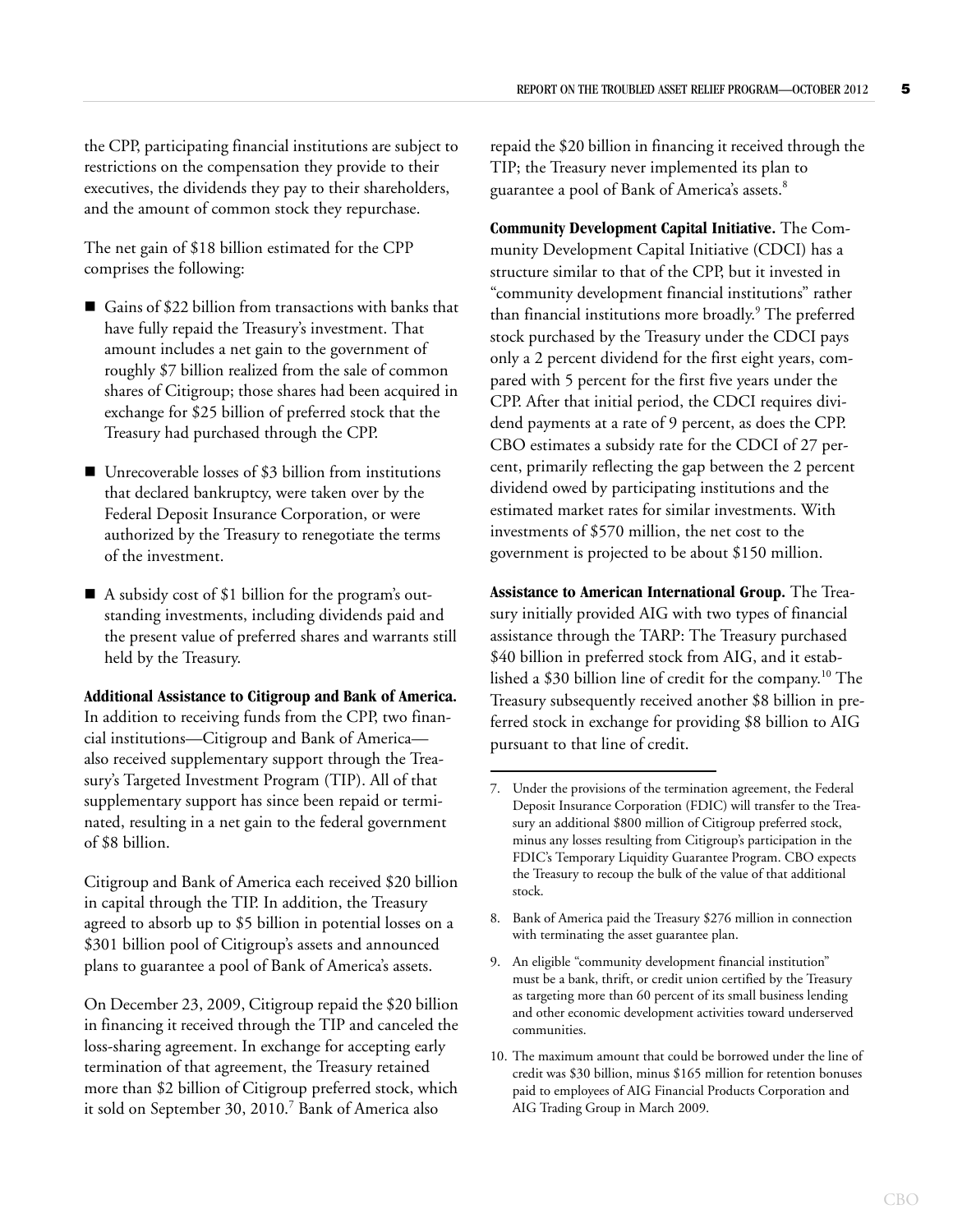On January 14, 2011, AIG restructured its obligations under the TARP. As part of that restructuring, the Treasury agreed to exchange its existing preferred stock—with a total value of \$48 billion—for approximately 1.1 billion shares of AIG common stock. In addition, AIG drew down more than \$20 billion from the balance on its line of credit to purchase preferred shares in former AIG subsidiaries from the Federal Reserve Bank of New York; the remainder of the line of credit was canceled with \$2 billion remaining undrawn.

Since that time, AIG repaid its line of credit, and as of September 17, 2012, the Treasury had recouped an additional \$29 billion (including \$14 billion from transactions in September) through the sale of 938 million of its shares of AIG common stock at an average price of nearly \$31—bringing the total amount repaid or recovered to \$49 billion out of the \$68 billion originally disbursed. As of September 17, the Treasury had realized \$12 billion in losses through sales of stock below the average cost obtained through the TARP, and the remaining outstanding government investment totaled \$7 billion.<sup>11</sup> On the basis of the September 17, 2012, market price for shares of common stock in AIG, CBO estimates a net subsidy cost to the Treasury of \$14 billion for the assistance to AIG.

#### **Financial Assistance to the Automotive Industry**

General Motors (GM) and Chrysler, along with their associated financing intermediaries, received just over \$79 billion in TARP funds. In addition, the federal government offered to guarantee \$5 billion in loans to parts manufacturers for GM and Chrysler; only \$413 million of such loans was actually disbursed, however, bringing the total assistance to the automotive industry to nearly \$80 billion. About \$37 billion of that amount remains outstanding.12 The total subsidy cost for that assistance will be \$20 billion, in CBO's estimation.

**GM and Chrysler.** Following the bankruptcy proceedings of GM and Chrysler, the Treasury agreed to exchange the debt positions it held in the original companies for a

blend of debt, equity, and preferred shares in the newly configured companies—"New GM" and "New Chrysler"—that emerged after bankruptcy. Since then, the Treasury has recouped roughly \$31 billion of the \$61 billion invested in the two companies through repurchases of debt and preferred stock, as well as the sale of common stock; the Treasury has also written off or realized \$7 billion in losses on its investments in GM and Chrysler. The government retains about 33 percent of New GM's equity and almost \$1 billion in debt obligations of "Old GM," which remains in bankruptcy as Motors Liquidation Corporation. The Treasury has no remaining investment in Chrysler, having sold all of its shares on July 21, 2011, for \$560 million.

**Financing Intermediaries.** The Treasury provided \$19 billion in financial assistance to GMAC (General Motors Acceptance Corporation) and Chrysler Financial, of which about \$15 billion remains outstanding. On March 2, 2011, the Treasury sold nearly \$3 billion of preferred shares of Ally Financial (formerly GMAC); the remainder of the \$17 billion investment in that company consists of \$6 billion in preferred stock and ownership of 74 percent of the company's equity.<sup>13</sup> In addition, Chrysler Financial received \$1.5 billion in assistance, which it fully repaid on July 14, 2009.

#### **Investment Partnerships**

To encourage private investment in certain financial assets, the Treasury created public-private partnerships for investment in specific sectors. Those initiatives will result in a gain to the federal government of about \$1 billion, CBO estimates.

**Term Asset-Backed Securities Loan Facility.** The Treasury initially committed \$20 billion to cover potential losses of the Federal Reserve's Term Asset-Backed Securities Loan Facility (TALF), which provided financing to investors who bought highly rated securities backed by assets such as automobile loans, credit card loans, student loans, and business loans guaranteed by the Small Business Administration. Because the TALF is closed to new loans and the Federal Reserve provided less financing than originally anticipated, the Treasury has reduced its

<sup>11.</sup> The amount of outstanding investment does not include nearly 80 million common shares of AIG obtained by the Treasury other than through the TARP.

<sup>12.</sup> The support program for parts manufacturers ended in April 2010, yielding a small net gain to the Treasury.

<sup>13.</sup> Ally Financial is a private company and thus does not have publicly traded shares.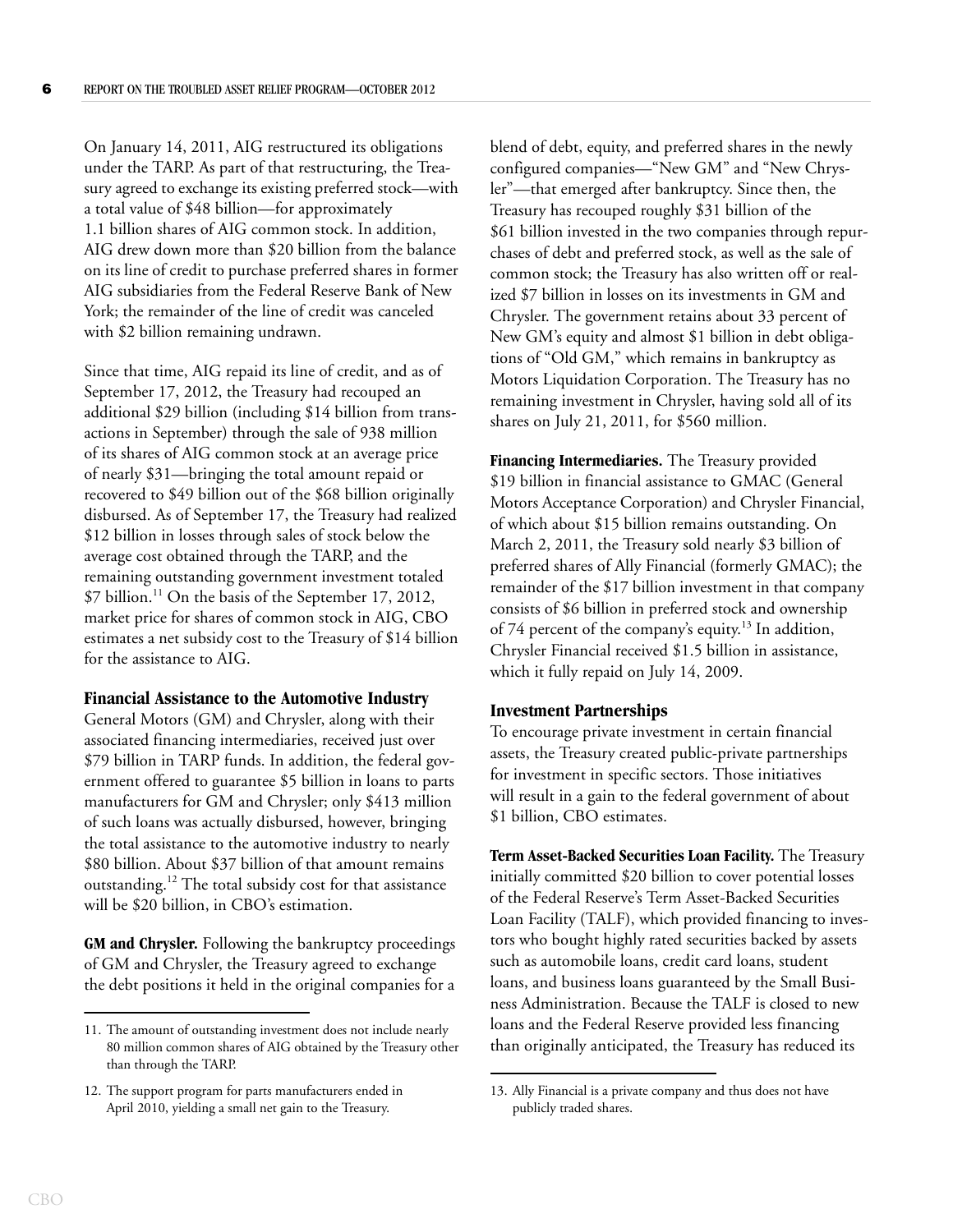commitment to \$4 billion; CBO estimates a subsidy cost of less than \$500,000 for that program.

Public-Private Investment Program. Through the Public-Private Investment Program, the Treasury agreed to provide "nonrecourse" debt and to match private-sector equity in Public-Private Investment Funds (PPIFs), which purchase illiquid assets from financial institutions.14 In July 2010, the Treasury reduced the total amount available to the PPIFs from \$30 billion to \$22 billion. Those partnerships each have three years to draw on TARP funds; they are scheduled to end eight years from their initiation dates but may be extended for up to two more years.

Through September 17, the Treasury had disbursed a total of \$19 billion through the Public-Private Investment Program; of that amount, \$8 billion has been repaid. More than \$6 billion of the disbursements was used to purchase equity in the PPIFs and was fully matched by private-sector investments; roughly \$12 billion was for loans. CBO expects that the Treasury will ultimately disburse the entire \$22 billion made available to the program, resulting in a net gain to the government of about \$1 billion.

#### **Securities Guaranteed by the Small Business**

**Administration.** The Treasury also developed a program to purchase up to \$1 billion of securities guaranteed by the Small Business Administration. As of October 3, 2010, when the TARP's authority to make new purchases in existing programs expired, the Treasury had purchased about \$400 million of those securities. All of the investments made by the Treasury under this program have been sold, resulting in a small gain.

#### **Mortgage Programs**

The federal government initially committed a total of \$75 billion for the Home Affordable Modification Program (HAMP), which was established to provide direct payments to mortgage servicers to allow them to modify mortgages so as to help homeowners avoid foreclosure. Of that total, \$50 billion was made available through the TARP and \$25 billion through Fannie Mae and Freddie

Mac. Through the end of July, more than 1 million homeowners had received permanent modifications to their mortgages through HAMP, though over 230,000 of those modifications were subsequently canceled, primarily because the homeowners later defaulted.<sup>15</sup> The Treasury has reallocated roughly \$8 billion of the \$50 billion in TARP funding for grants to certain state housing finance agencies and another \$8 billion for programs of the Federal Housing Administration.<sup>16</sup>

Total disbursements of TARP funds for all mortgage programs were roughly \$5 billion through September 17, 2012, but CBO anticipates that the TARP will ultimately disburse a total of \$16 billion for those programs. Because most payments provided through those programs are direct grants and require no repayments, the government's cost is generally equal to the full amount of the disbursements (that is, the program has a 100 percent subsidy rate).

## **Comparison of CBO's and OMB's Estimates**

Although OMB used an approach similar to CBO's to value the TARP's asset purchases and guarantees, its most recent estimate of the program's total cost was \$39 billion higher than CBO's current estimate.<sup>17</sup> That difference stems principally from two factors:

■ OMB estimated that \$46 billion will be disbursed through the Treasury's mortgage programs; CBO anticipates that only \$16 billion will be spent. The difference between those two estimates results primarily from different estimates of the number of participating households.

<sup>14. &</sup>quot;Nonrecourse" debt refers to a loan that is secured by specifically pledged collateral; that is, if the borrower defaults, the lender has claim only to that collateral and not to any other assets of the borrower. That debt constituted 50 percent of the total funding.

<sup>15.</sup> About half of all the modifications involved mortgages guaranteed or owned by Fannie Mae or Freddie Mac.

<sup>16.</sup> The Treasury's Hardest Hit Fund provides funds to housing finance agencies in states identified by the agency as facing the most severe declines in home prices and employment rates. The Federal Housing Administration's short refinance program makes incentive payments to lenders for refinancing existing loans to borrowers who have negative home equity.

<sup>17.</sup> In its estimate of the costs of the TARP, OMB reports certain adjustments to its original calculations of the subsidy cost of the program in a separate category; CBO allocates such adjustments to the individual components of the TARP.